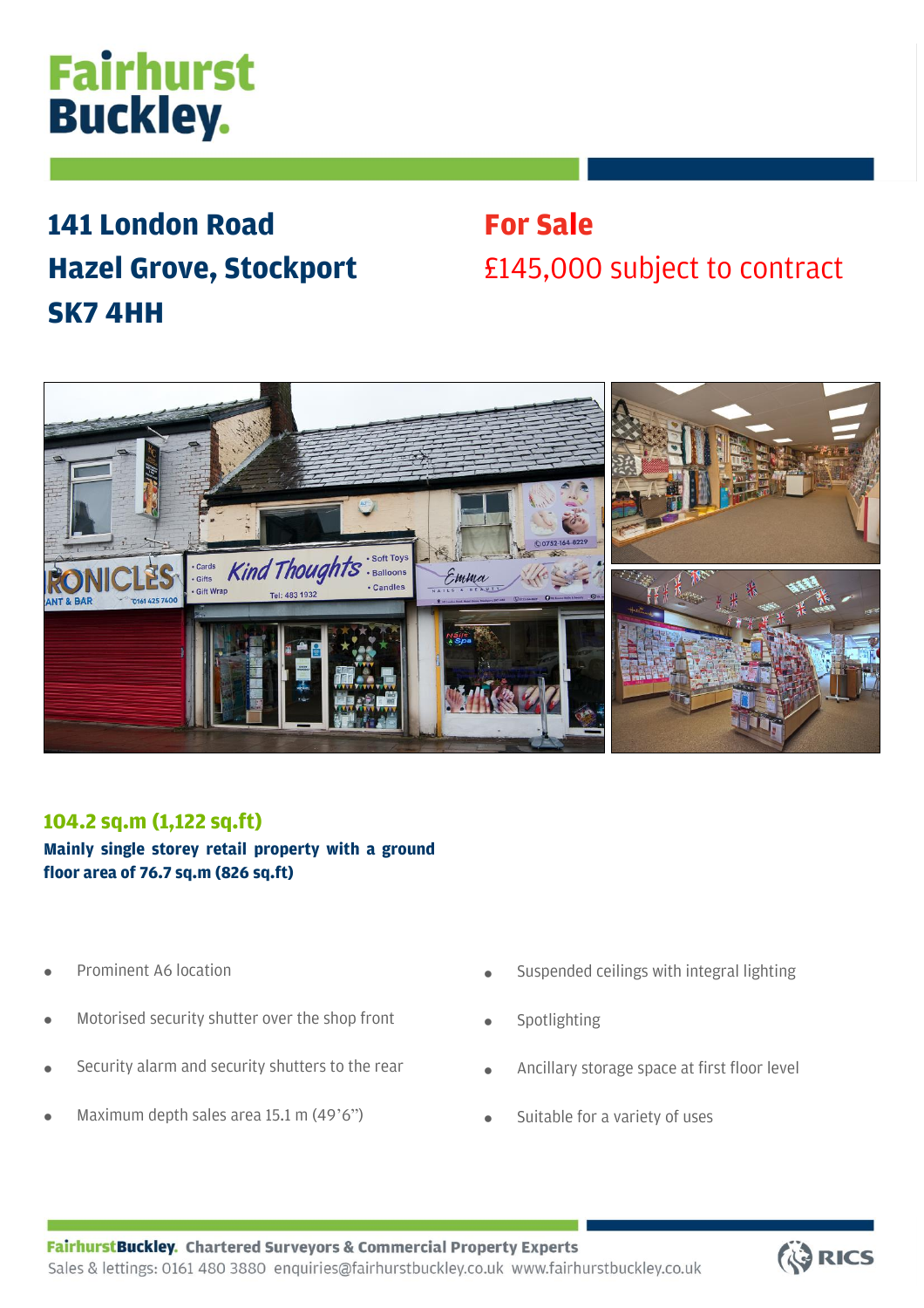#### **Location**

The property is prominently located on London Road (A6) in Hazel Grove's busy centre where other occupiers include Marks and Spencer Simply Food, Sainsbury's, Asda, McDonalds, American Golf and many others. Hazel Grove is a popular residential area with a busy retail centre, which is well served by bus services along the A6 and rail services from Hazel Grove's rail station, which is within 5 minutes' walk. Motorway access (M60) is available in Stockport town centre, which is within 20 minutes' drive and Manchester Airport is within 20 minutes' drive via the new A555. (SatNav: SK7 4HH)

#### **Description**

A part two storey but mainly single storey retail property with brickwork elevations and a pitch slated roof to the front and a substantial single storey extension to the rear with a mainly flat roof. The sales area has full height display windows to the front, suspended ceilings with integral lighting and spot lighting.

#### **Ground Floor**

76.7 sq.m (826 sq.ft) net internal area, including sales area with a maximum internal depth of 15.1 m (49'6") and staff area with sink unit. In addition, there is a toilet area.



#### **First Floor**

27.5 sq.m (296 sq.ft) net internal area, providing useful ancillary storage space.

#### **Car Parking**

There are a number of 'Pay & Display' car parking facilities within walking distance of the property.

#### **Security**

The property has a security alarm, the shop front is fitted with a motorised security shutter and there are security shutters fitted to the rear fire door and window.

#### **Services**

Available services include electricity, water and drainage.

#### **Energy Performance**

Energy Performance Asset Rating E-102. EPC available on request.

#### **Rateable Assessment**

Rateable Value: £8,100 Business Rates Payable 2021/22: £4,041.90 **NB: You may qualify for 100% Business Rates Relief please ask for details.**

(The information should be verified and may be subject to transitional adjustments/supplements/relief).

#### **Tenure**

We are advised that the property is freehold/long leasehold (to be confirmed).

#### **Purchase Price**

£145,000 subject to contract.

#### **Viewings/Further Information**

Fairhurst Buckley Sales & Lettings 0161 480 3880 7 Acorn Business Park, Heaton Lane, Stockport, SK4 1AS Email[: enquiries@fairhurstbuckley.co.uk](mailto:enquiries@fairhurstbuckley.co.uk) [www.fairhurstbuckley.co.uk](http://www.fairhurstbuckley.co.uk/)

#### **Possession**

Available from the end of August 2022 (to be confirmed) following completion of legal formalities, subject to agreement on specific dates between the parties.

#### **Important Note**

All prices and rents quoted within these particulars are exclusive of, but may be subject to, VAT.

#### **Location Map**



**Note:** Fairhurst Buckley for themselves and for the vendors or lessors of this property whose agents they are, give notice that: (1) the particulars are set out for the guidance only of intending purchasers or tenants, and do not constitute part of any offer or contract. (2) all details are given in good faith and are believed to be materially correct but any intending purchasers or tenants should not rely on them as statements of fact and must satisfy themselves as to the accuracy of each of them. (3) no person in the employ of Fairhurst Buckley has any authority to make representations or give any warranties in relation to this property.